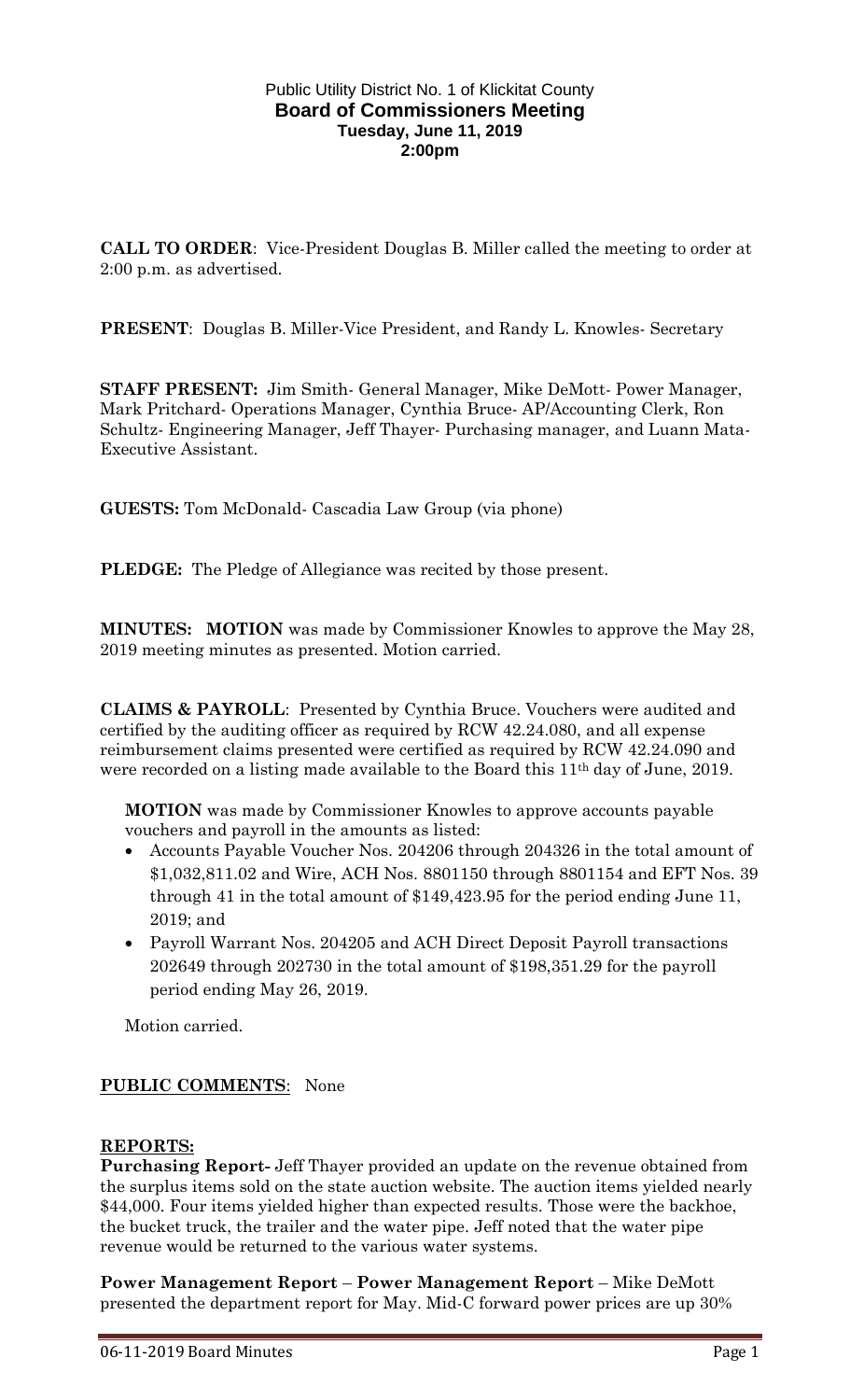compared to budget and Sumas gas pricing shows a 15% increase. White Creek continues to lag budgeted generation but given increases in wholesale power prices, we anticipate we will exceed annual budgeted revenue. The White Creek off takers have an agreement pending with Sapere Consulting to assume the duties of Tom Svendsen. Execution of the agreement is pending approval from a few remaining utilities.

Mike mentioned that he read an article that Coal Strip 1 and 2 are slated to shut down by the end of this year. This is a reduction of 614 MW, that was originally slated for 2022, not 2019. Cole Strip 3 and 4 will remain open at this time.

Renewable Natural Gas project production was 98,800MMBtu for May. Weaver will be on site next week to complete our final site audit for Environmental Protection Agency's Quality Assurance Plan purposes. Shortly after this audit, we will have the ability to sell Renewable Index Number credits and anticipate this to commence mid-July. We are also starting the process with the state of California to generate Low Carbon Fuel Standard credits, should RNG be sold to California based vehicle fuel producers. Staff is working on establishing our Carbon Intensity value. The lower the CI score the higher the value for the gas. CI value is strongly contingent upon plant efficiency. We anticipate having the initial steps of this process completed this fall.

# **COMMISSIONER DAN GUNKEL –**ABSENT

**COMMISSIONER DOUGLAS MILLER -** Commissioner Miller did not have a report.

**COMMISSIONER RANDY KNOWLES** – Commissioner Knowles reported that the Public Utilities Risk Management group received notification of lawsuit claims of \$105,000,000. Jim stated that there is a legal team in discussions regarding this notification now, as the claim from the Department of Justice regarding the Mile Marker 28 fire is not clear if their claim is part of or in addition to the existing Bureau of Indian Affairs claim. An executive session on potential litigation will be scheduled as soon as Perkins Coie has sufficient information to be able to brief the Board. Commissioner Knowles also stated that Aegis audits utilities to assist with controlling risk. The PURM's group is evaluating how to utilize this service. There will likely be staff driven working committees established, to monitor and provide recommendations of risk strategies.

Commissioner Knowles also stated that he received a call from David Poucher the White Salmon Mayor. The city council has discussed philosophy on tree trimming in their area. Mayor Poucher asked if staff could follow up and provide him with information on utility requirements. Jim Smith asked that Ron Schultz discuss their plans with the Mayor and potentially the White Salmon City Council as it may conflict with our responsibilities with respect to vegetation management.

## **GENERAL MANAGER –** The complete report can be found at:

[htp://www.klickitatpud.com/topicalMenu/commissioners/GM\\_Reports.aspx](http://www.klickitatpud.com/topicalMenu/commissioners/GM_Reports.aspx) In addition to the written report, Jim Smith presented the following information:

- Moss Adams Financial Audit Our financial audit for 2018 is complete. We have provided each commissioner with a copy of the reports. Moss Adams will attend our commission meeting on June 25th to discuss the report.
- RNG Update There was an unplanned outage on June 7<sup>th</sup>. Caused by a Republic dozer operator tearing open a 12" collection system header. The damage was repaired and the plant has been ramping back to up to full load slowly and reached full load yesterday.

Cross Trails, the contractor hired for it's independent opinion of operation parameters, have completed their evaluations. Kevin Ricks is in Midland Texas discussing the findings with BCCK and ensuring that they continue to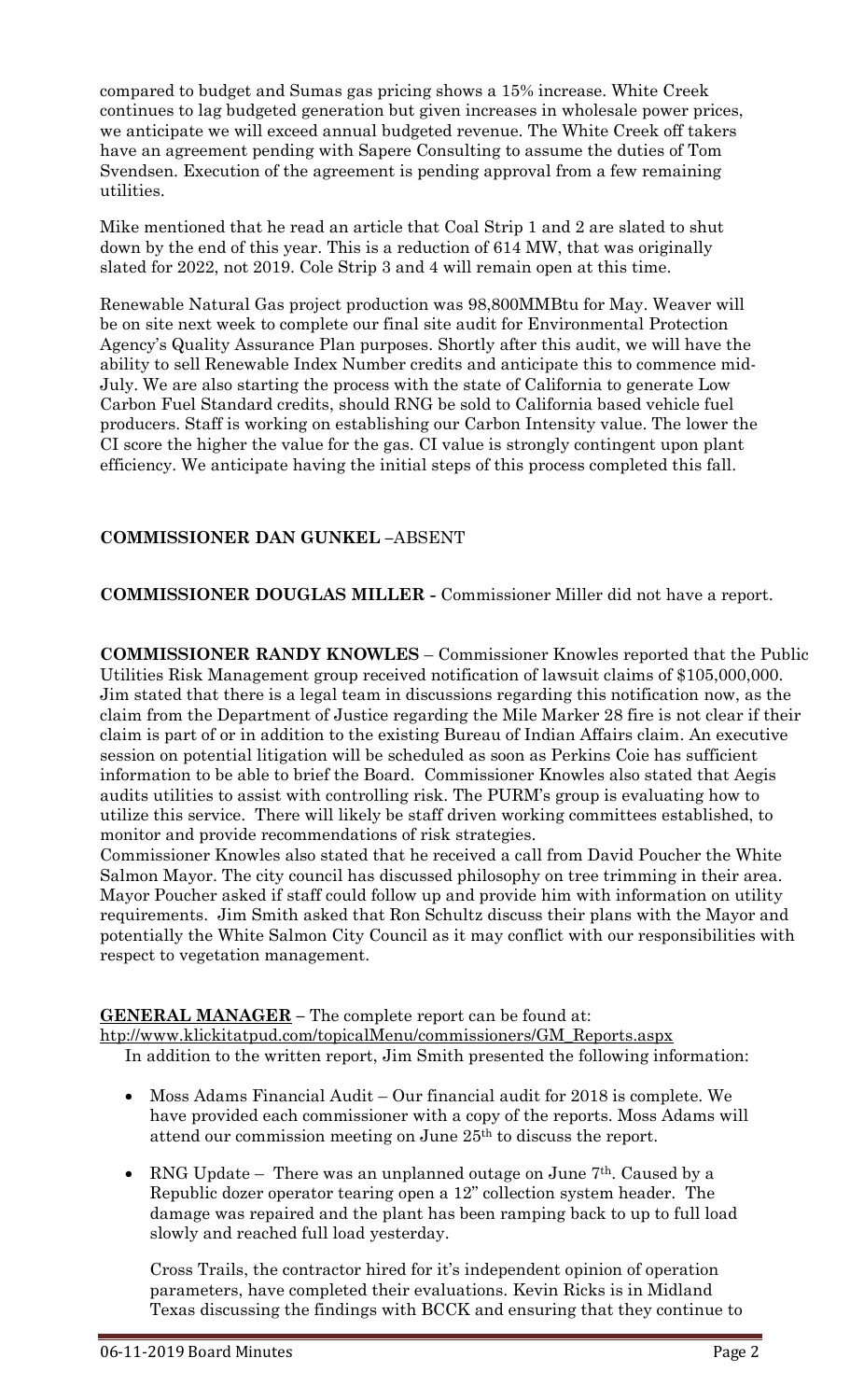support us and the facility by actively engaging in the solutions recommend in the report. Most of the items identified in the report were already in process for implementation. BCCK and Staff are evaluating the standard operating parameters.

- Dave Warren Dave Warren has been instrumental working for us to obtain the best legislative outcomes of the most recent bills. On July 9th he will be in town and plans to attend the commission meeting. He is administering a legislative staff to tour of the RNG facility on July 10th. Jim felt it would be an opportunity to thank him for the work he completed on our behalf this past session. There may be an opportunity for the board to meet with one or two of the Washington State Utility and Transportation Commission commissioners and engage in dialogue about our experiences as a renewable energy producer and the UTC's plans in this area going forward.
- Dallesport Large Load Customer- The customer is moving ahead with his project. They understand that the power price is subject to change based upon Bonneville Power's rates and is not a fixed price.
- Charter Communications- We received a letter from Charter stating that they disagree with KPUD's rate calculation methodology and asking for clarification. They have been processing invoice payments since 2014, noting that the payments were under protest. We are confident that our methodology meets RCWs compliance and will review and respond accordingly.

## **AGENDA ITEMS:**

- A. CALL FOR BID- RENEWABLE NATURAL GAS PROJECT BLOWERS– **Motion** was made by Commissioner Knowles to authorize staff to advertise Call for Bid for RNG Project Blowers, with bids being received no later than 2:00 p.m. on July 11, 2019. Motion Carried.
- B. POLICY 26-KPUD LOGO WEAR– **Motion** was made by Commissioner Knowles to approve the policy as presented. Motion Carried.
- C. BOND REFINANCE DISCUSSION– Mike DeMott has been researching options to refinance the 2009B Build America Bond bonds that are callable in December 2019. He has been consulting with Sean Keatts with Barclays Capital and our Financial Advisors on refinance options. The evaluations show that if we refinance nearly \$40,000,000 in callable bonds and utilize nearly \$10,000,000 of restricted access funds that would become available after the refinance to pay down existing debt, we could save \$1.4 - \$1.8 million dollars in interest. This evaluation, still retains our strategic plan debt structure focus and may provide flexibility in pay back of some of the bonds. The evaluation also demonstrated that the bond refinance was actually more beneficial than bank borrowing, which is anticipated in our current budget forecast for 2019 and 2020. Sean Keatts will be present at the June 25th board meeting to discuss all of the options with the board. No action was taken.
- D. EXECUTIVE SESSION: to discuss real estate issues per RCW42.30.110 (1)(b). Tom MacDonald of Cascadia Law Group was present via phone for the session.

Commissioner Miller called the executive session to order at 3:46 p.m., it was scheduled for one hour. At 4:45 p.m., Commissioner Miller requested a fifteenminute extension. The executive session ended at 4:57 p.m. No Action Taken.

### **RCW 42.30.110 – Executive Session.**

*<sup>(1)</sup> Nothing contained in this chapter may be construed to prevent a governing body from holding an executive session during a regular or special meeting:*